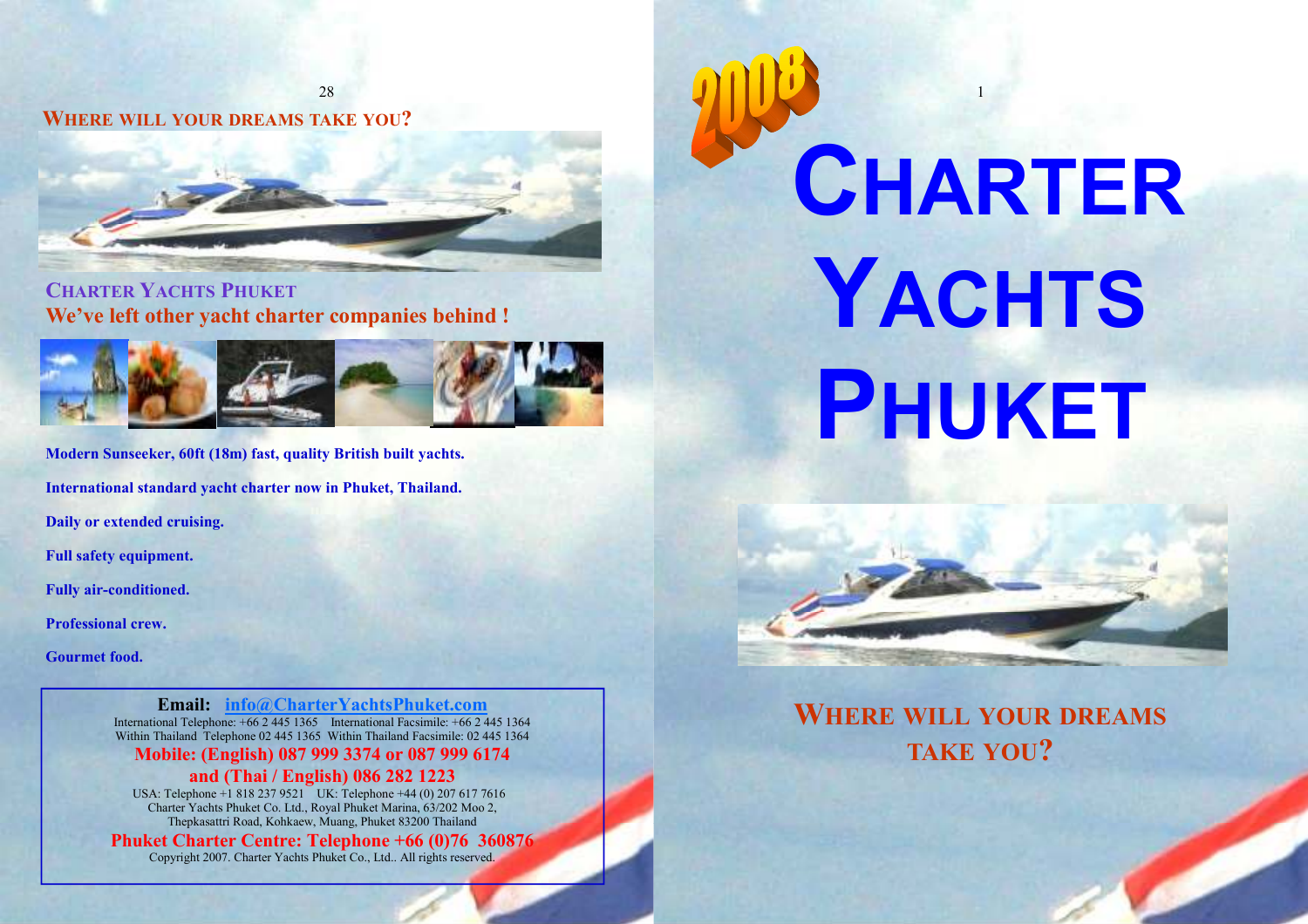# CHARTER YACHTS PHUKET ARE DIFFERENT !

There are many different kinds of yacht charter companies operating in Phuket. From long tail boats or speed boats offering short trips to nearby islands to larger local built boats offering excursions to nearby beaches and attractions that carry up to 100 guests.

Established in 2006, Charter Yachts Phuket Co., Ltd. determined to be different. International standard yacht charter using our own British built, fast **Sunseeker Predator** (60 feet / 18 meter) yachts.

Our yachts are modern, professionally maintained and crewed and with full safety equipment. We offer full facilities including air conditioning to all areas, gourmet food, TV / DVD. We choose the Sunseeker Predator as it is an ideal yacht for the locality.

Our operation is customer focus and professional from beginning to end. Fully insured and registered and bonded with the Tourism Authority of Thailand (T.A.T.). You can book a private day charter with confidence knowing that you are in good hands.

I invite you to come and visit us at The Royal Phuket Marina and see our operation for yourselves.

See you soon ! Geoffrey Burt Geoffrey Burt Director of Operations Charter Yachts Phuket Co., Ltd.





Visit some stunning destinations around Phuket





# LOCAL AREA ROAD MAP:



Our office is located inside directly behind 'Les Anges' restaurant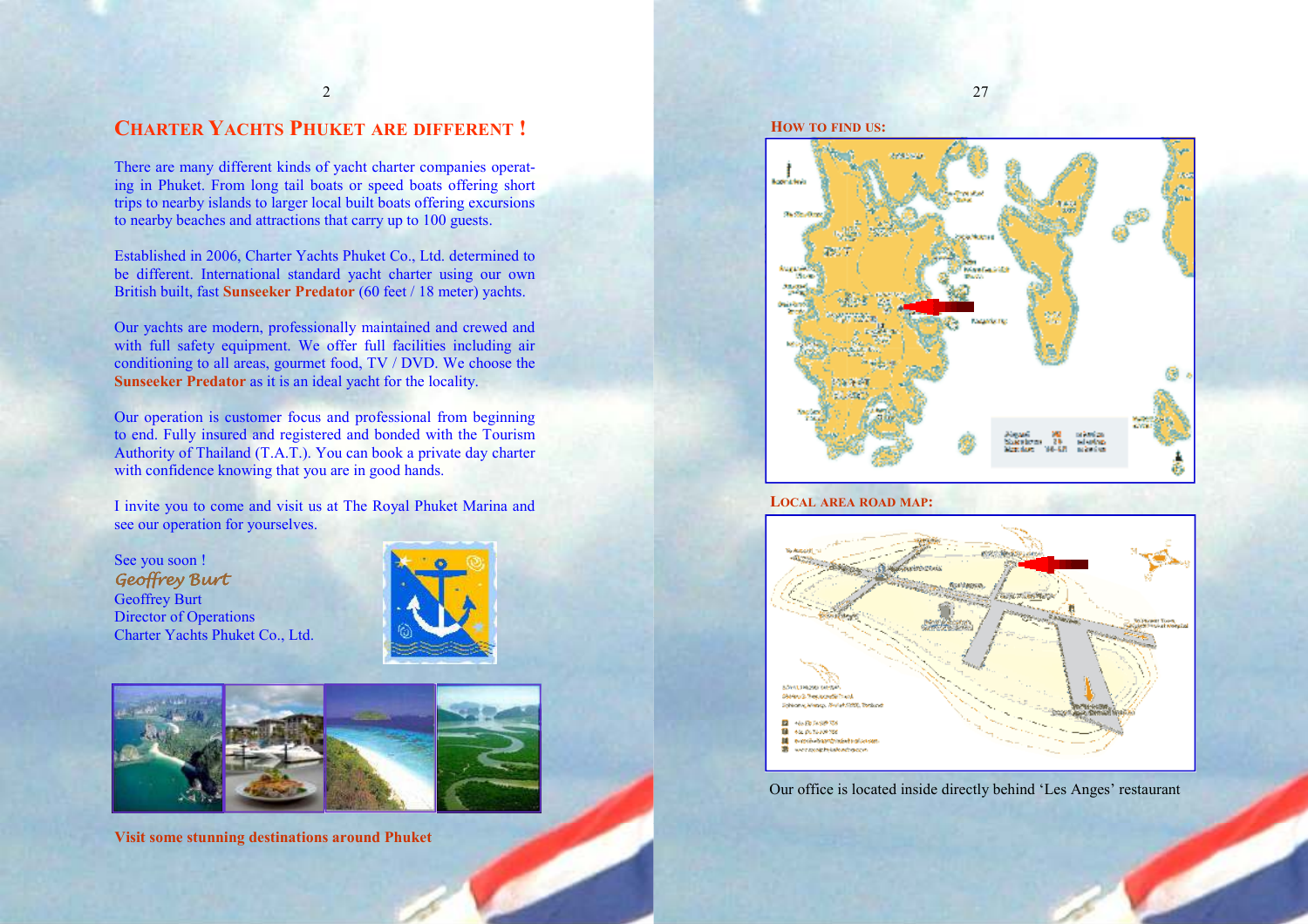# SOME OF OUR CONTRACTS MAIN TERMS:

It is important for all parties that any business arrangement is correctly and fully understood. Below is an outline of our main terms and conditions. However please ask for a full copy of our charter contract or download one from our website!

# WHAT IS INCLUDED:

Use of yacht and its facilities. Licensed Captain. Engineer & Hostess. VAT at the local rate currently 7% (Aug 2007). Gourmet meals applicable to the charter. Tea, Coffee, Water & soft drinks. Cruising times:

Day Dream Charters 4 hours Adventure Charters 3 hours (plus yacht placement) Odyssey Charters 7 hours

#### Time aboard:

Day Dream Charters 8 hours Adventure Charters 7 hours Odyssey Charters 2 days / 1 night

(Depart 9am / Return 5pm next day)

National Park Fees for all aboard. Transfer to / from your Phuket Hotel / Villa.. Full range of safety equipment

# WHAT IS NOT INCLUDED:

Meals / drinks ashore. Alcoholic drinks. Cruising / time aboard in excess of hours stated. Crew gratuities.

# SOME OF OUR MAIN OBLIGATIONS TO YOU:

To make all reasonable efforts to ensure the yacht is well maintained, in good seaworthy condition with appropriate safety equipment, with licensed competent crew. To provide the catering ordered. To endeavor to complete the planned itinerary (this is subject to local weather & other conditions at the Captains discretion). SOME OF YOUR MAIN OBLIGATIONS TO US:<br>...

To pay the Charter fee in full prior to departure. To provide names & dates of birth for all guests with a copy of the passport of the person booking the charter prior to departure. Not to bring any guns, drugs or any other illegal substance onto the yacht. All guests are to behave in an orderly and law abiding manner whilst aboard. To obey the instructions of the Captain and crew. To limit the number of charter guests to that stated on the booking form / contract. To settle any additional expenses (such as additional cruising hours etc) as they are incurred. Not to smoke inside the yacht. To take care when using the yacht and its facilities. To ensure any children are kept safe whilst on board. Not to damage the yacht by misuse.



3

# CONTENTS:

"Mystique" Pages 4 / 5 "Mysterious Ways" Pages 6 / 7 Our Crews Page 8 Eating aboard Page 9 Menus Pages  $10/11$ Itineraries Pages 12 / 23 T.A.T. Page 24 What are customers say Page 25 About our contract Page 26 How to find us Page 27 Contact information Page 28

New for 2008

Transfer to your yacht by Sea Plane ! Look for our

"Adventure"

**Itineraries** 



Visit our website at www.CharterYachtsPhuket.com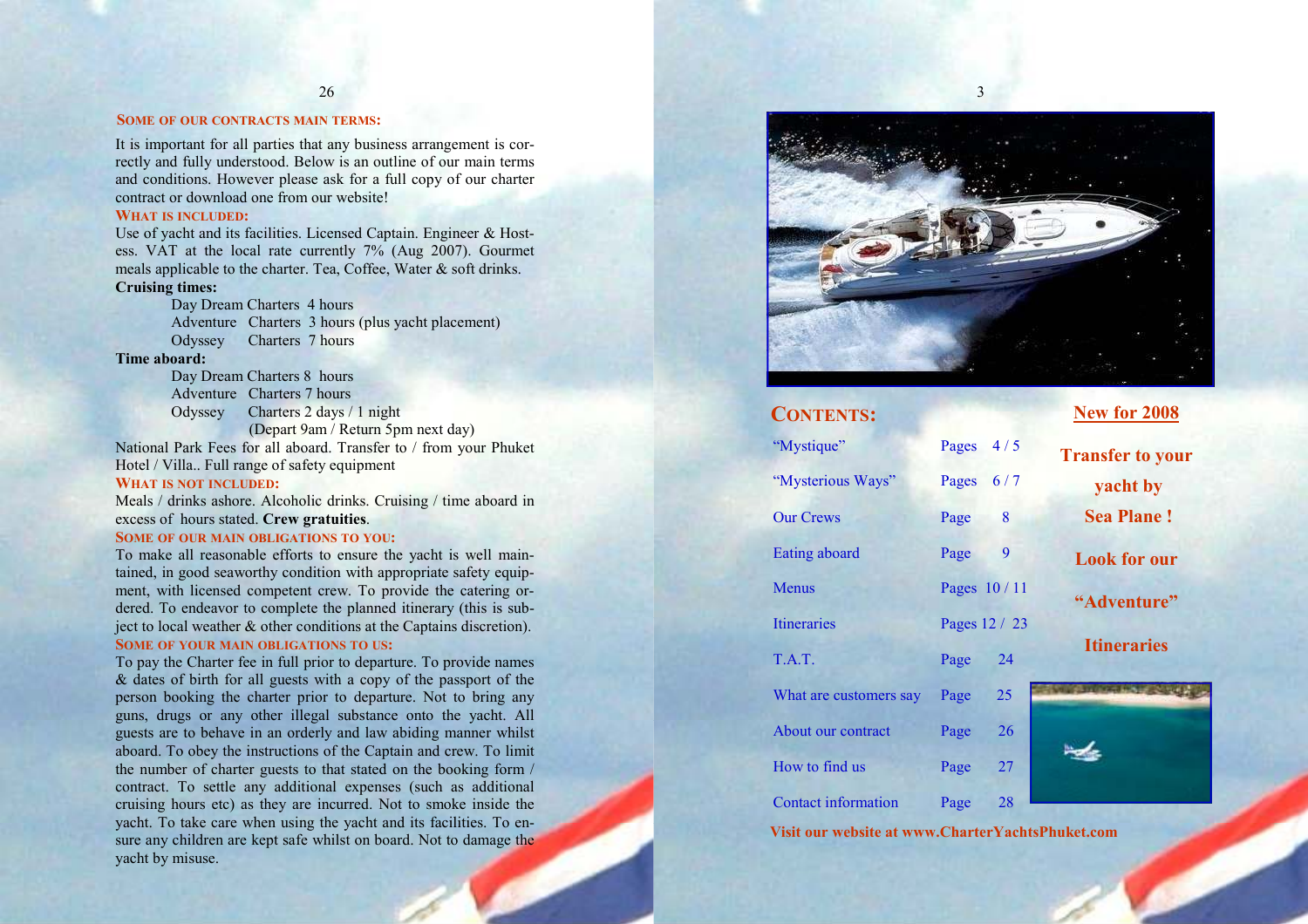# "MYSTIQUE"



4

# SUNSEEKER PREDATOR 60

The Sunseeker Predators with their sweeping curves and spirited and exciting performance, are stunning motor yachts that are guaranteed to please.

Luxuriously appointed throughout, these craft have entertainment off to a fine art, with ample space for sunbathing and socializing.

Stylish interiors are further enhanced by clever design and immaculate finishing. Two full bathrooms (including shower) are provided.

With full air-conditioning throughout comfort is assured. The yacht has a galley and a separate BBQ is also fitted.

"If its not Charter Yachts Phuket, its only messing about in boats"

# WHAT OUR CUSTOMERS HAVE SAID IN 2007:

Our customers views are very important to us. We offer each customer the opportunity to complete a private online survey following each charter. It is only by monitoring our customers experiences that we can be sure we are continuing to meet our own very high standards for each of our charters.

Below are some of our customers recent comments:

# R.B.

 "Fantastic Day Out, worth every penny. Staff were fabulous, Food was fabulous"

 L.B. "It was a pleasure"

# M.B.

 ˆA fabulous day out, one that we will never forget. All staff were fantastic. We would not hesitate to sailwith you again. A wonderful experience"

A.L.

"Superb yachts, crew, a food. A memory that we will treasure forever!"

# J.C.

 "We have charted before in Thailand - but it was no match for Charter Yachts Phuket. They are simply the best! Everything was perfect."

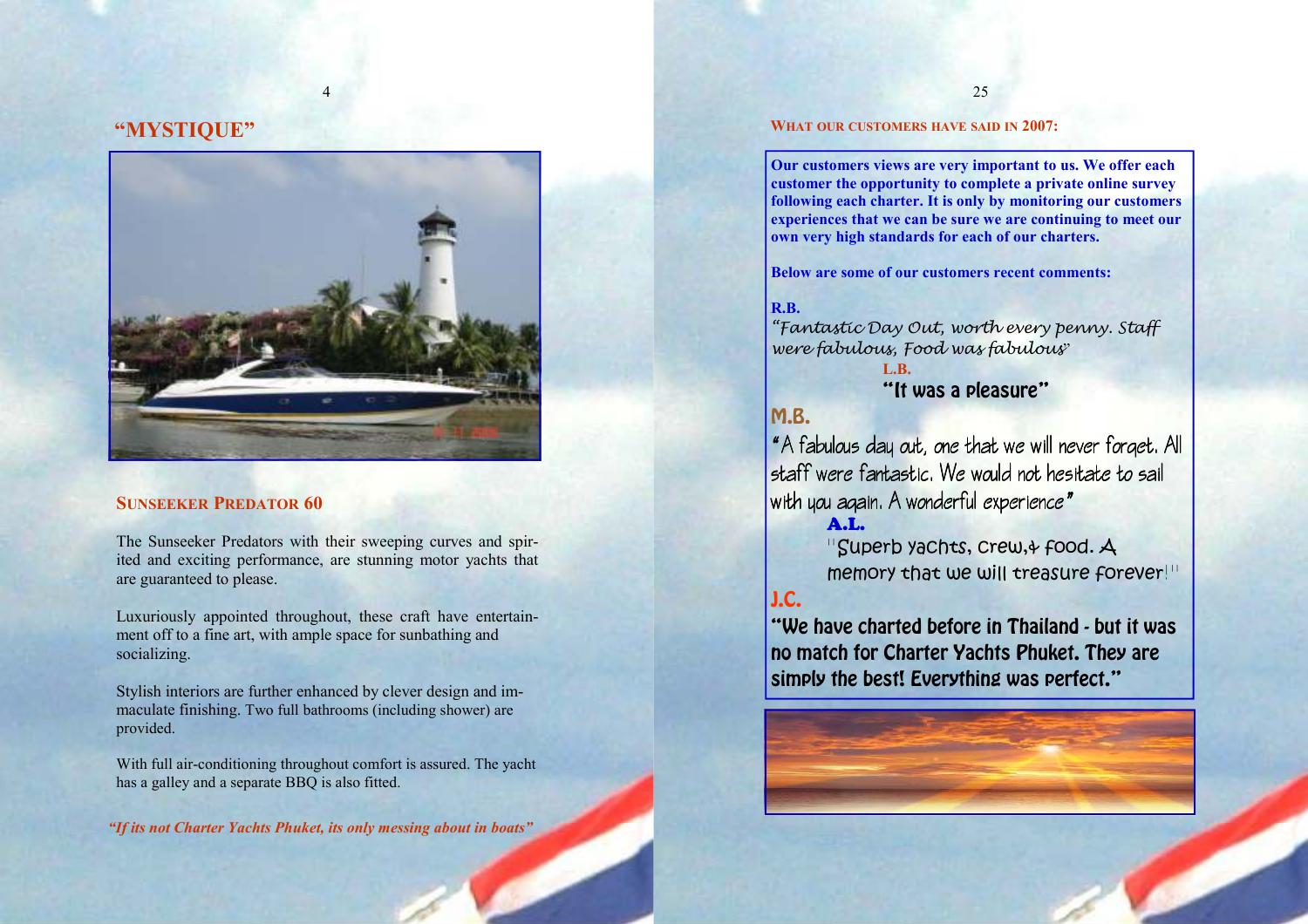

# TOURISM AUTHORITY OF THAILAND (T.A.T.)

For your protection Charter Yachts Phuket Co., Ltd. are licensed and bonded with the Tourism Authority of Thailand (otherwise known as T.A.T.) Our license gives you reassurance that Charter Yachts Phuket Co., Ltd. meet all the stringent requirements of the Tourism Authority of Thailand.

Many yacht charter companies in Phuket are not officially registered and operate outside government regulations. We believe it is important for our reputation, and the reputation of tourism in Thailand in general that we comply with local laws and regulations.

Phuket offers the opportunity to experience stunning locations. Charter from us with safety and security !



"We felt safe and secure chartering from professionals"









 \* Subject to local sea and weather conditions All specifications are subject to change without notice

# 5

• Passerelle • Holding Tank • Air Conditioning • Generator

Principle Features: • Factory fitted aft double bed

 • Bow Thruster • Twin stern winches Dimensions: LOA: 18.44m 60'6" Beam: 4.85m 15'11" Draft: 1.35m 4'6" Displacement: 24 tonnes Fuel Capacity: 2850 litres 3627 gallons Water Capacity: 650 litres 143 gallons Propulsion: Engines: Twin MAN, 800hp Drive Type: Shafts Engine Hours: Approx 740 Top Speed: 31 knots\* Cruise Speed: 25 knots\* Navigational Equipment: Raytheon R41 Radar Autohelm ST600 Autopilot/Plotter Furuno NX-500 Navtex Electronic Speed, Log & Echo sounder Compass VHF Deck Equipment: Teak cockpit and bathing platform Bow sun pad cushions Griddle Ice maker Fridge Docking Lights Shore telephone connection Mechanical/ Electrical Equipment: Generator Anchor windlass Bow thruster Chain counter Passerelle Twin stern winches Hydraulic tender garage and winch Reverse cycle Air Conditioning Holding tank Dishwasher TV, DVD and CD Stereo system Air Conditioning: Yes, to all cabins Interior Arrangements: 3 cabin layout – 3 cabins (2 doubles and 1 twin) 2 vacuum / electronic heads Upholstery: Cream Leather Carpet: Deep Blue Wood: High Gloss Cherry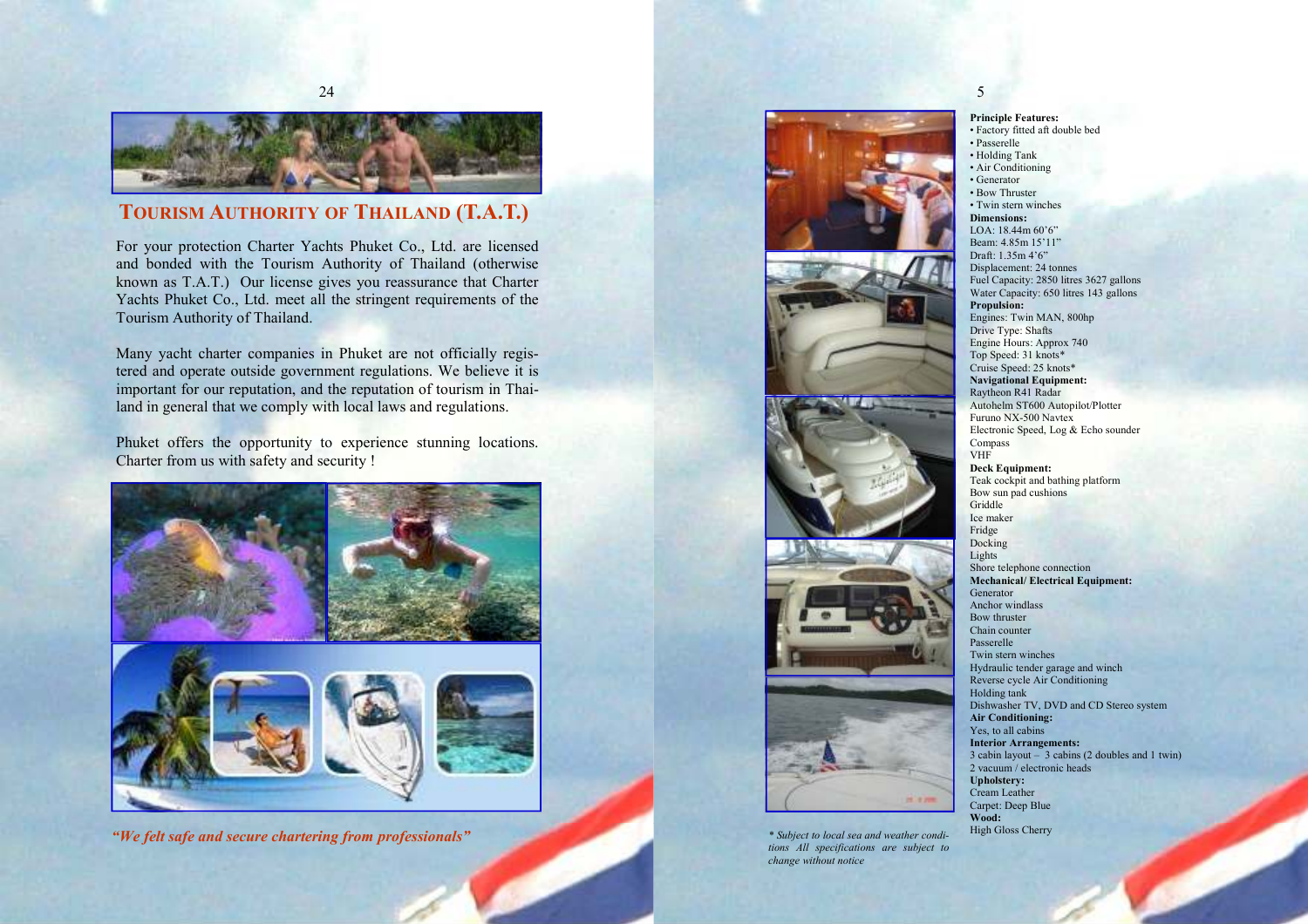# "MYSTERIOUS WAYS"



6

# SUNSEEKER PREDATOR 60

Finished in Cherry Wood with cream leather upholstery and blue carpets this Sunseeker Predator is built and maintained to a High standard with a very high level of specification including a water maker for those longer charters.

A superb handling yacht on the sea she offers accommodation for 6 (overnight) in complete comfort and for 10 on a day charter.

For family cruising and entertainment this luxury , fast British built yacht makes a statement about your lifestyle. Ideal for those overnight charters we are certain you will enjoy your time aboard this fabulous yacht.

Equipped with two large separate sun bathing areas (pads) this yacht provides you every opportunity to enjoy the sunshine in privacy.

Factory fitted with two double bed cabins (plus one twin bedded cabin) this yacht provides excellent accommodation. Two bathrooms (heads) are provided with showers.

The stunning, exciting performance of this yacht is sure to thrill.

" A fabulous way to visit the islands in luxury"



# ITINERARIES—A FINAL WORD

On the last few pages we have described just some of our itineraries. Space constraints prevent us from showing all the exciting locations that it is possible to visit around Phuket aboard your own private luxury yacht.

Here are just a few more locations that we have not described:

- Ko Phanak (caves by tender)
- Koh Wa Yai or Koh Naka Yai
- Ko Phak Bia beach
- Ko Nakha Yai
- Monkey Beach (Phi Phi area)
- Ko Dam Khwan
- Ko Dam Hok
- Rai Lei beach

Please call us or drop by and we will endeavor to put together a personal itinerary that will meet with your expectations. Chat to our crew and draw on their local knowledge to create that perfect charter.

Perhaps you have a special event that you wish to celebrate (a birthday or anniversary cruise one evening?) in comfort and style.

# LET US MEET YOUR DREAMS......

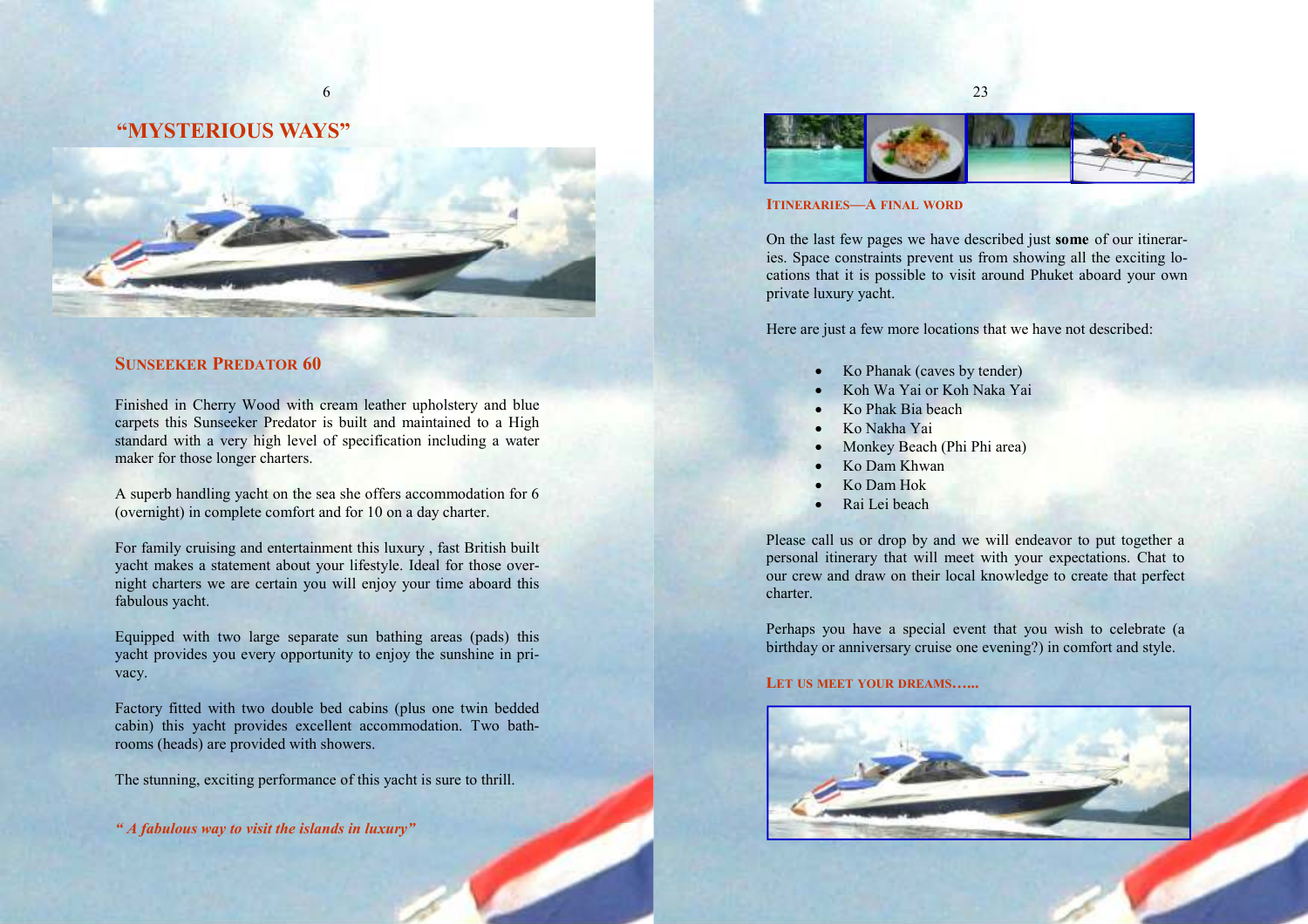

**ITINERARY: 3010** DAY DREAM: CLEAR WATER EXPERIENCE The excellent snorkeling is a delight in the clear water of Koh Racha Yai. The stunning coral abounds around this secluded little known bay and beach and you will be amazed by the dazzling sea life.

Cruise from the Royal Phuket Marina in the air-conditioned comfort of your own private yacht in about two and a half hours. Enjoy the exhilarating cruise and after a swim enjoy a gourmet lunch at anchor.

If there's time visit Egg Island for a cool swim during the return cruise.



# Itinerary:

- Pick up from your Hotel / Villa
- Cruise to Koh Racha Yai.
- Morning snack / drinks
- Visit ashore or explore the coral
- Gourmet meal at anchor
- Cruise to Egg Island. Visit beach / swim
- Afternoon Tea at anchor
- Cruise back to Marina
- Transfer back to your Hotel / Villa









#### Principle Features: • Passerelle • Holding Tank • Air Conditioning • Generator • Bow Thruster • Twin stern winches Dimensions: LOA: 17.7m 58' Beam: 4.85m 15'11" Draft: 1.35m 4'6" Displacement: 24.2 tonnes Fuel Capacity: 2850 litres 753 gallons Water Capacity: 650 litres 143 gallons Propulsion: Engines: Twin Detroit Diesel 8V92 700hp Drive Type: Shafts Top Speed: 30 knots\* Cruise Speed: 23 knots\* Navigational Equipment: Furuno Radar Robertson Autopilot Garmin /Plotter Electronic Speed, Log & Echo sounder Compass VHF Deck Equipment: Teak cockpit and bathing platform Bow sun pad cushions Griddle Ice maker Fridge Docking lights Shore telephone connection Mechanical/ Electrical Equipment: Generator Anchor windlass Bow thruster Chain counter Passerelle Twin stern winches Hydraulic tender garage and winch Reverse cycle Air Conditioning Holding tank Dishwasher Sub Zero Freezer Sun Zero Refrigerator TV, DVD and CD Stereo system Air Conditioning: Yes, to all cabins Interior Arrangements: 3 cabin layout –1 double and 2 twins 2 vacuum / electronic heads Upholstery: Cream Leather Carpet: Off white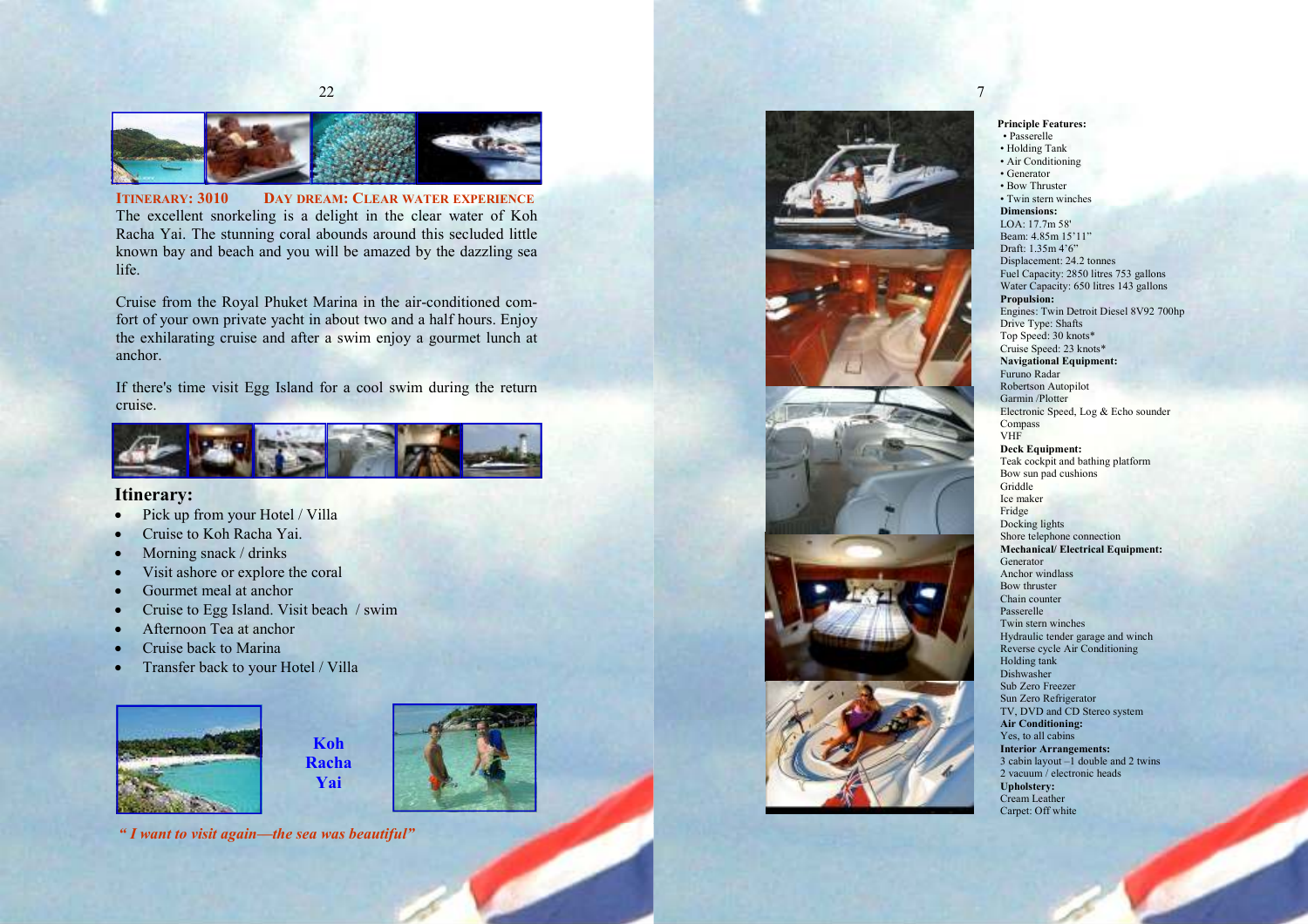# **OUR CREWS**

The crew is an integral and vital part of a successful charter. We choose our crews carefully. A Captain, Engineer and Hostess is provided for each charter. The Captain and Engineer are qualified and hold appropriate licenses. Many have worked for our principle for a number of years.

Our crews were not the week before working in a restaurant or a supermarket. They know their job, the area and safety. They all share a common passion for the sea. Try us once and you will see what's sets us apart, when we do things we do it right.

When people have booked and paid for a week in a five star hotel and then go on to desert that same hotel for three of those days on one of our yachts we know we are doing something right. There are few things nicer for a charter operator to hear from sophisticated guests than "This has been the most memorable day of our stay in Phuket".

Geoffrey Burt's motto: "Do it well or not at all".

People enjoying seamless service does not happen by accident. Before any charter our people are buying the best fresh fruit - not at 9.00 am when the best has gone but at 6.00am when the best is arriving. Fresh flowers, fresh breads, delicious food are all ingredients that go in to making the day special. Customers have already commented:

"After a day like this where else could we go to charter?"



"The crew are simply fantastic"



21

#### **ITINERARY: 3009 SIMILAN ADVENTURE**

 The Similan Islands are an un-missable spectacle with the clearest waters imaginable. Situated approximately 50 miles north west of Phuket. This archipelago is listed in the top ten dive sites in the World and offer an abundance of sea life to all visitors as well as the coral-sand beaches which can be deserted.

Experience what few others in the world have seen,. Travel in style and comfort without the sea journey! With seaplane transfers it is now possible to experience the stunning Similan Islands on a day trip!

Subject to weather conditions. /Not available April to November



# Itinerary:

- Pick up from your Hotel / Villa
- Transfer to yacht by Sea Plane
- Morning snack on arrival
- Cruise around Simian Islands
- At Leisure to explore beaches / swim
- Gourmet meal at anchor
- Witness the amazing sea life
- Afternoon snack
- Rendezvous with Sea Plane
- Transfer back to your Hotel / Villa



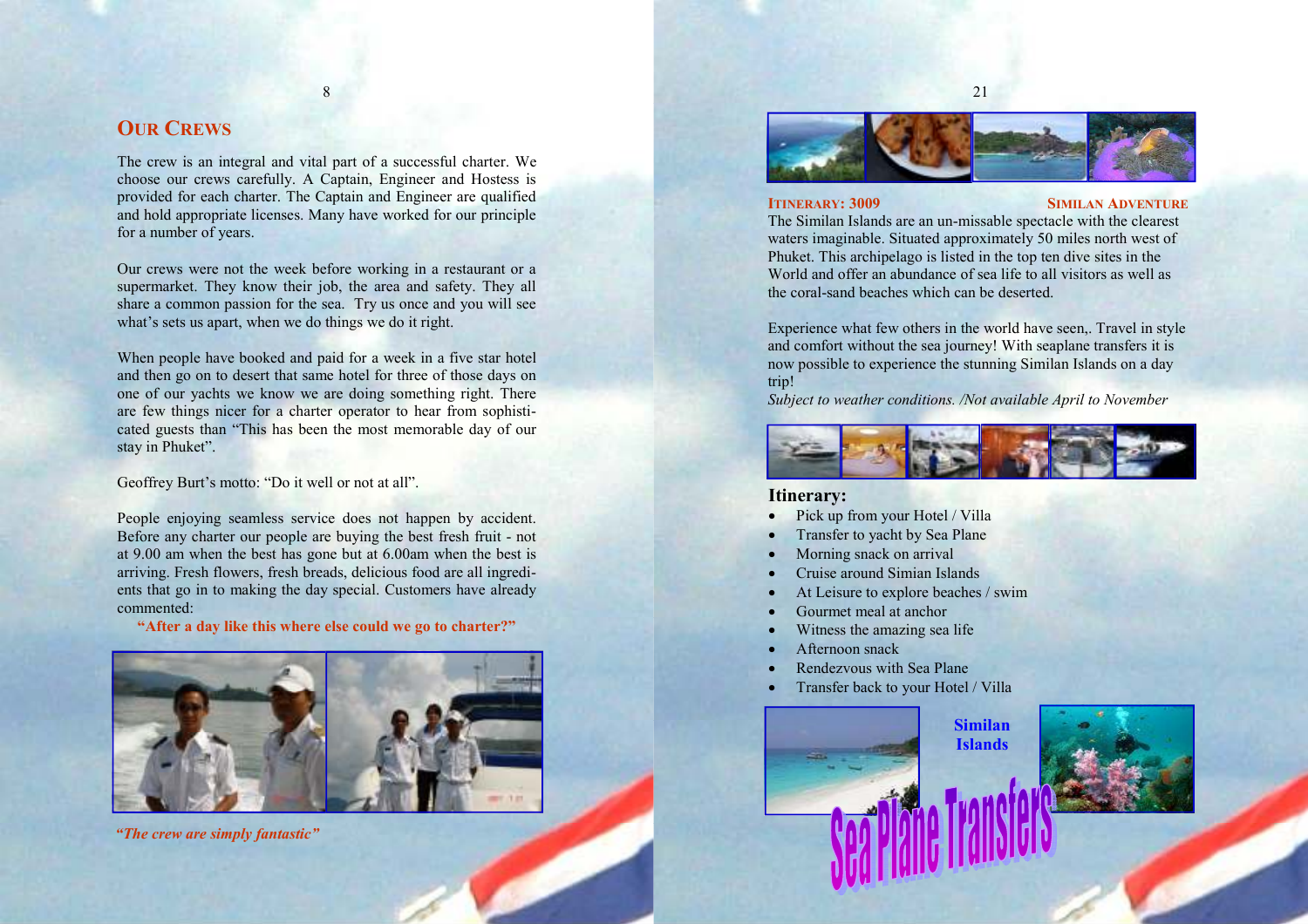

#### **ITINERARY: 3008 PHI PHI ISLANDS ODYSSEY**

 Phi Phi Islands have become one of the most infamous group of island destinations around 2 hours cruising from Phuket. They make a great overnight destination from Phuket (approx 40 nautical miles from The Royal Phuket Marina).

Abundant opportunities exist for snorkeling and swimming in the amazing blue waters of the Andaman. Snorkeling around the archipelago's coral reefs or climbing to one of the many limestone lookouts is unforgettable. The fish and coral and other undersea life on the reefs will truly amaze you. Phi Phi Don has stunning tropical beaches along its southern and eastern shores. Enjoy exploring ashore these stunning islands and experience the vibrant nightlife.



# Itinerary:

- Pick up from your Hotel / Villa
- Transfer to yacht
- Cruise to Phi Phi Islands area
- At Leisure to explore ashore / swim
- Gourmet meals at anchor
- Explore the vibrant atmosphere ashore
- Anchor overnight
- Explore more beaches / islands
- Peaceful cruise back to Marina
- Transfer back to your Hotel / Villa





"The day was fantastic. To say nothing of the evening ashore "

# EATING ABOARD



"We thought we must be at a 5 star restaurant!"

Gourmet catering is available for all our charters and is included in the charter fee. The on board catering for our yacht charters uses only the finest, freshest ingredients, from reputable suppliers. Our menus can also be planned to match your dietary requirements.

9

Our suppliers are all known personally to us and operate to some of the highest hygiene standards in Thailand.

Over the coming pages you will find details of our varied menus for your consideration. From authentic spicy Thai food to more traditional western fare we are sure our menus will please you.

We realize how important the catering offered onboard is to the successful charter trip. You can rest assured that we have taken great care in choosing our suppliers and menus to meet some of the most demanding needs of our clients.

Tea, Coffee, Water & Soft drinks are included in the charter fee. Alcoholic beverages are available for an additional charge.

Of course, if you wish you may choose to east ashore at some great restaurants (at your own cost). Please ask us for advice.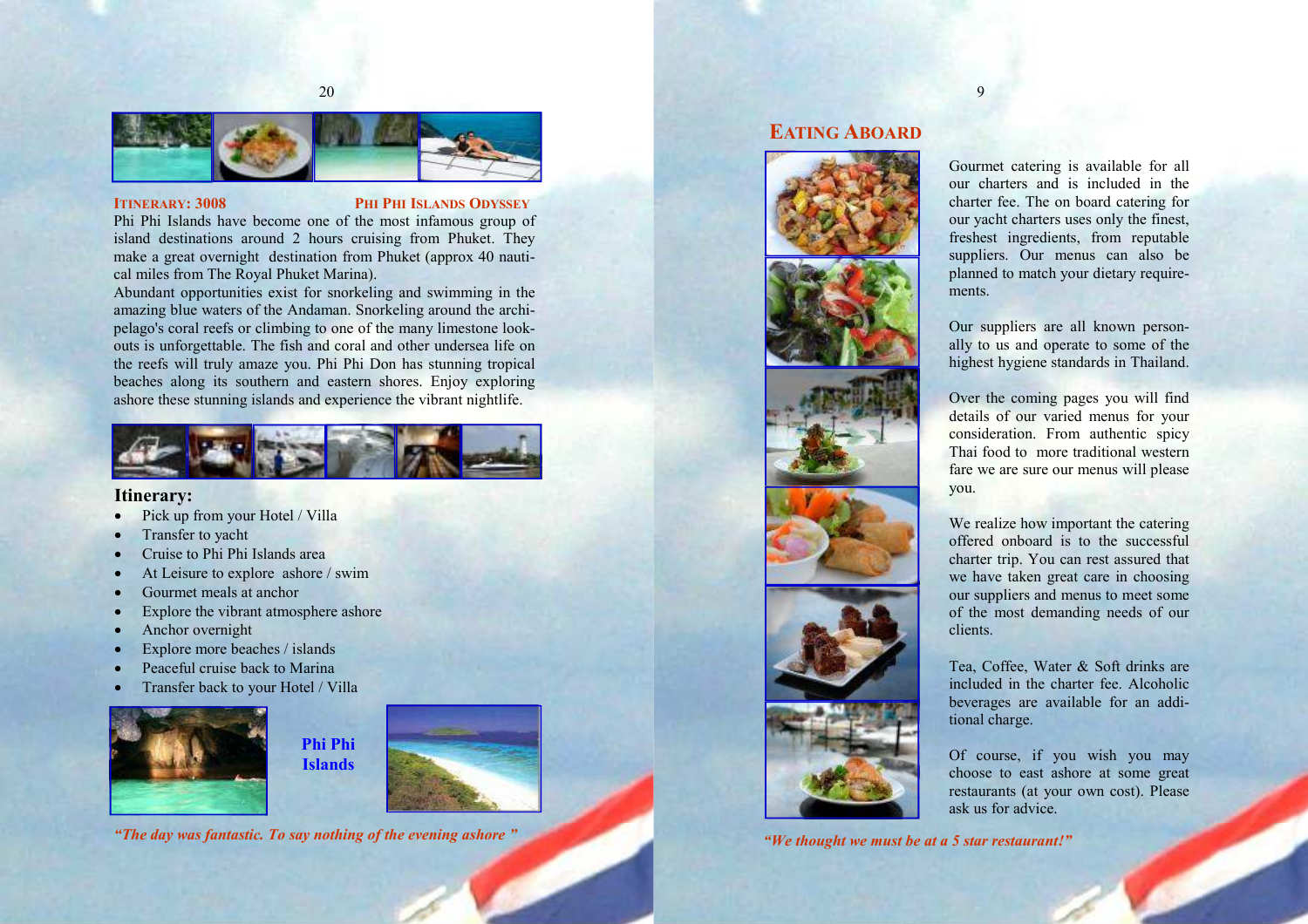# **OUR MENUS**

# Menu 1

#### Morning Snack

Mini Whole wheat Croissants filled with Tuna salad and roasted garlic peppers

Banana and Blueberry muffins with a Chocolate Nut Topping

#### Lunch

Chilled Gazpacho Soup with pepper roasted Prawns

Assorted breads and Grissini Traditional quiche Lorraine

Mixed garden salad with a choice of dressings

Phuket Coconut tart in sweet pastry Tropical fruit salad

#### Afternoon Tea Break

Cream Cheese and Chive puffs Traditional English Fruit Cake Assorted Butter Shortbread finger



# Menu 2

10

## Morning Snack

Mushroom & spinach tartlets with Fetta Cheese Mini Tom Yum Seafood Pizzas Lemon Tartlets with Crisp Caramel Toping

#### Lunch

Avocado and Prawn Salad with Toasted Sesame Vinaigrette Cucumber spaghetti with Chicken threads and a mild spicy Peanut dressing Parma Ham and selection of Salamis with traditional pickles

Crisp Breads and salted pretzels with Farm House Butter

Exotic Fruit Trifle with Chocolate and Banana

# Afternoon Tea Break

Smoked Salmon and Cream Cheese Sandwiches in whole wheat loaf Rich Chocolate and Cashew nut **Brownies** Scottish Shortbread cookies

"Even the children were impressed with the meals!"



# ITINERARY: 3007

#### DAY DREAM-PHI PHI ISLANDS

Phi Phi Islands have become one of the most infamous group of island destinations around 2 hours cruising from Phuket. They make a fine day trip destination from Phuket (approx 40nautical miles from The Royal Phuket Marina.

Abundant opportunities exist for snorkeling and swimming in the amazing blue waters of the Andaman. Snorkeling around the archipelago's coral reefs or climbing to one of the many limestone lookouts is unforgettable. The fish and coral and other undersea life on the reefs will truly amaze you. Phi Phi Don has stunning tropical beaches along its southern and eastern shores.



# Itinerary:

- Pick up from your Hotel / Villa
- Transfer to yacht
- Morning snack underway
- Cruise to Phi Phi Islands area
- At Leisure to explore ashore / swim
- Gourmet meal at anchor
- Explore more beaches / islands
- Peaceful cruise back to Marina
- Afternoon tea underway
- Transfer back to your Hotel / Villa





"I had read so much about the Phi Phi Islands. It's all true!"

Phi Phi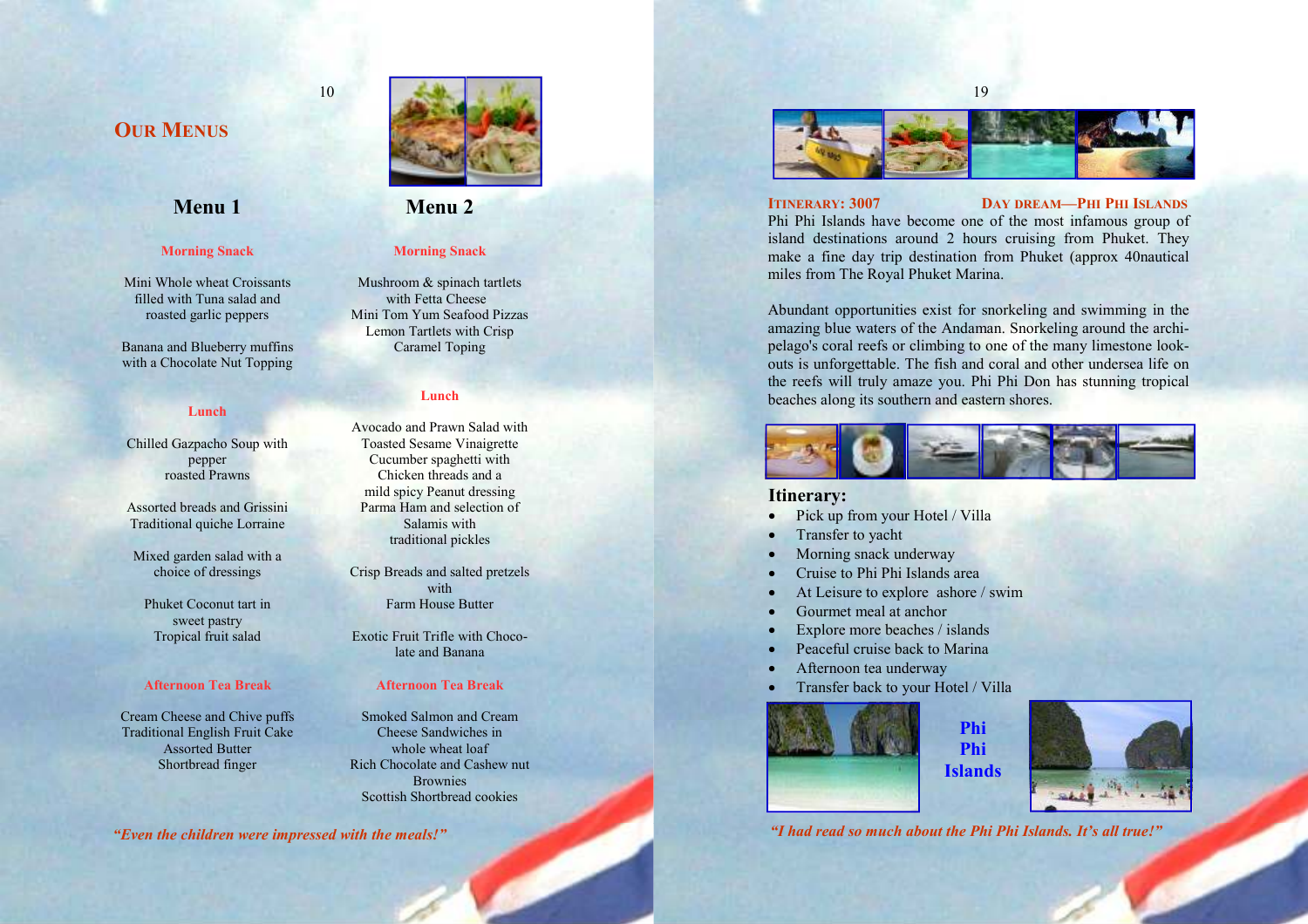

ITINERARY: 3006 KRABI ODYSSEY (2 DAYS / 1 NIGHT)

 Undoubtedly one of the most idyllic beaches imaginable with crystal clear waters with beautiful corals and an abundance of colorful reef fish. Krabi's Rai-Le beach is most fully appreciated lying at anchor, watching the sunset casting it's warm glow across the water.

 Cruise from the Royal Phuket Marina to Krabi beach in airconditioned comfort. aboard your private Sunseeker yacht who spirited performance is sure to excite. Explore the Islands  $\&$  beaches. Eat ashore at a 5 star restaurant (or aboard). Anchor overnight with a slow cruise back the next day via more stunning beaches.



# Itinerary:

- Pick up from your Hotel / Villa
- Transfer to yacht
- Morning snack underway
- Cruise to Krabi area
- At Leisure to explore beaches / swim
- Gourmet meals at anchor / Overnight
- Explore more beaches / islands
- Afternoon tea
- Peaceful cruise back to Marina
- Transfer back to your Hotel / Villa





"A wonderful place to visit. The children will remember this day forever"



11

# Menu 3

# Morning Snack

Assorted Savoury Finger sandwiches Dipped Chocolate chip nut cook $i$ es Baked Cream Cheese Delice withBlueberry Topping

## Lunch

Chilled Pumpkin Soup with Crisp Pancetta and butter Croutons Tomato Bread sticks Smoked Salmon Bagel or Chicken Pita Pockets Ploughman Platter of Cheeses and Cold Cuts Mixed Green Salad Coleslaw Asian Style

Chocolate Tart with Fresh Mango and Berry Compote

## Afternoon Tea Break

Mozzarella and sun dried tomato Brochettes Coffee Éclairs Carrot and Nut Cake with

"The food was a wonderful, unexpected surprise. Wow!"

# Menu 4 Thai Menu

## Morning Snack

Crispy Thai Chicken Curry Puffs Baked Mango cheesecake with cherry topping Coconut macaroons

#### Lunch

Crispy Fried Chicken with Garlic and Pepper Grilled Phuket Seafood Selection of Spicy sauces Beef Salad in chili lime dressing Vegetable Fried rice

Pineapple and Ginger Tart with Lemon Coulis

## Afternoon Tea Break

Spring Rolls with Plum Sauce Cashew nut and Raisin Cookies Pandanus Slice with Creamed Coconut Filling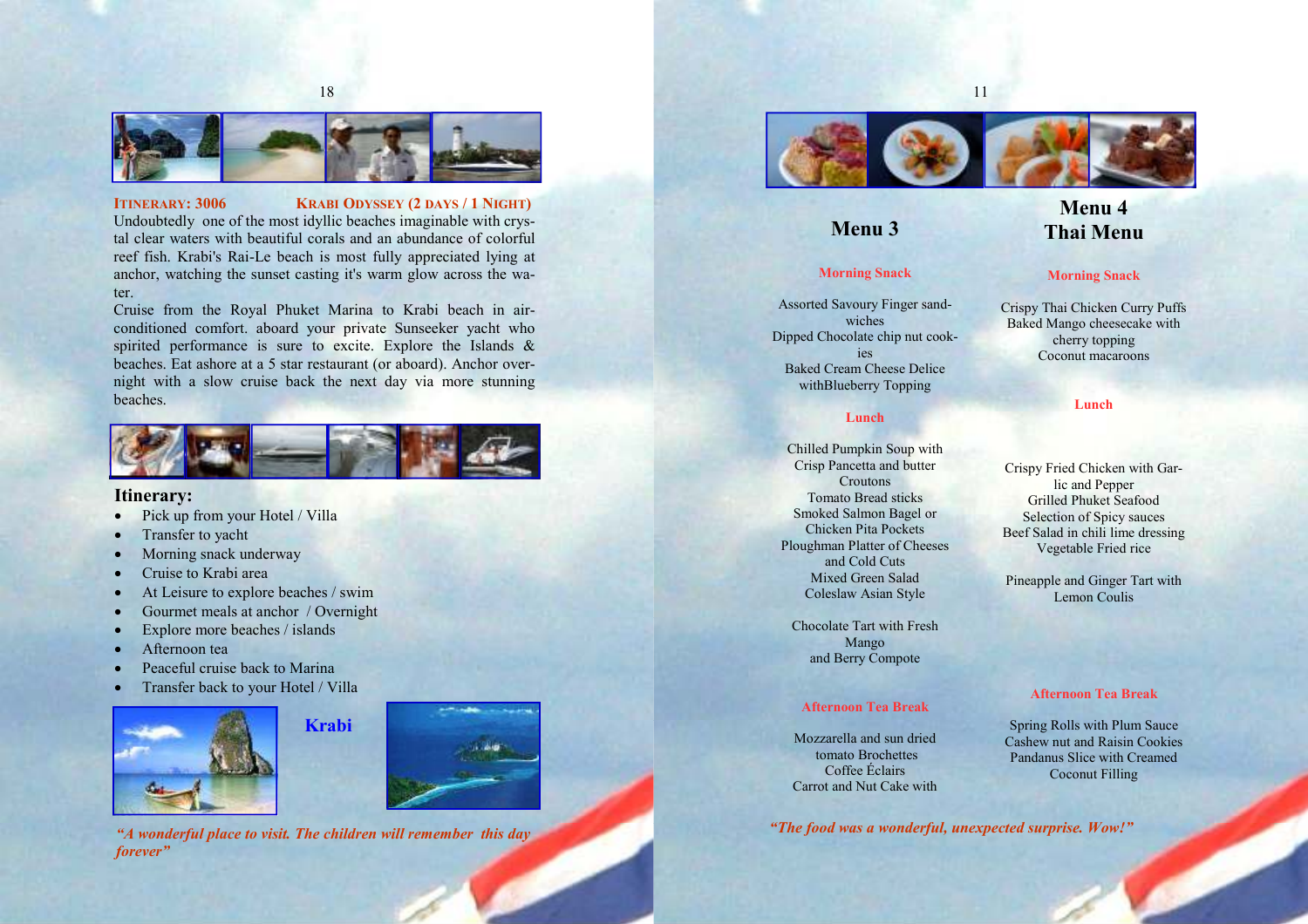# **ITINERARIES**

Exciting destinations abound in South East Asia, but none more so (we would suggest) than in and around the Phuket maritime area.

From world famous film locations ("The Beach" , "The Man With The Golden Gun" etc) to deserted beaches and impressive rock formations carved out of limestone. To say nothing of the spectacular, abundant marine life nestling below the surface to the spectacular caves that the local knowledge of our crews will allow you to explore in safety.

From a day charter to an extended cruise to Krabi, Phi Phi or the Similan Islands the choice of locations to enjoy is immense.

Browse through our selected itineraries over the next few pages or ask us to compile a personal itinerary just for you!

Day Dream Charters : One day charters

Adventure Charters: One Day Charter with sea Plane Transfers Odyssey Charters: Extended / Overnight Charters



"Phuket is full of wonderful surprises around every beach"



## ITINERARY: 3005 SIMILAN ODYSSEY (2 DAYS / 1 NIGHT)

The Similan Islands are an un-missable spectacle with the clearest waters imaginable. Situated approximately 50 miles north west of Phuket.

This archipelago is listed in the top ten dive sites in the World and offer an abundance of sea life to all visitors as well as the coralsand beaches which can be deserted.

Subject to weather conditions. Not available April to November.



# Itinerary:

- Pick up from your Hotel / Villa
- Transfer to yacht then cruise to:
- Similan Islands (lunch underway)
- Explore Similan Islands
- Enjoy the abundant sea life
- Overnight aboard
- Meal aboard
- Morning at leisure / explore
- Cruise back to Marina (lunch underway)
- Transfer back to your Hotel / Villa



Similan Islands



"I was stunned by the sea life and the clear water"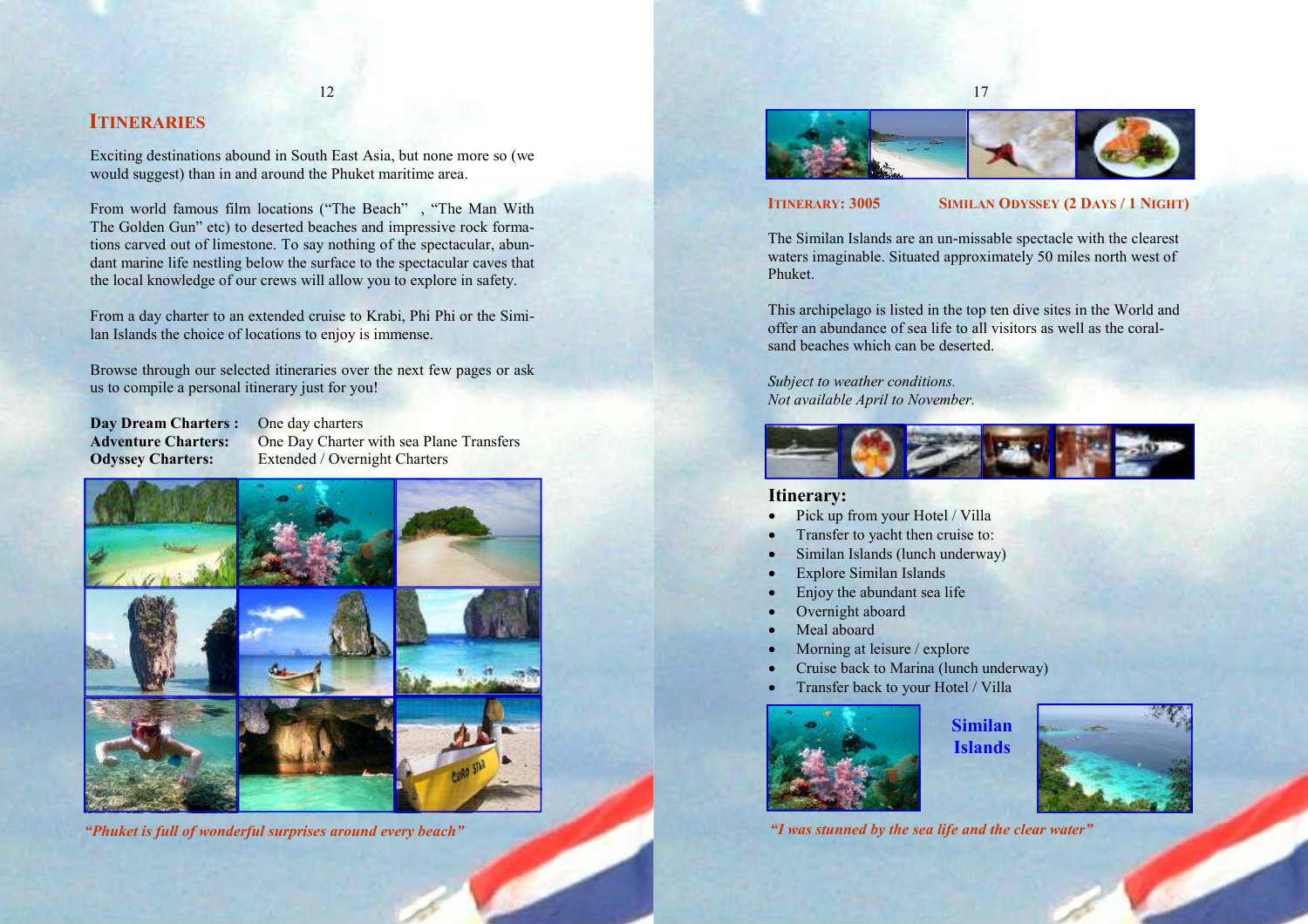

# ITINERARY: 3004 DAY DREAM—PEARL FARM & EGG ISLAND

The Pearl Farm at Ko Rang Yai Island is famous for its cultivation of quality pearls. Set on a tropical island with a nature trail pearl / gift shop this island also has its own beach and restaurant for that cool drink whilst you explore.

Later in the day cruise over to 'Egg Island' anchor then be taken ashore to 'Egg Islands' fabulous beach. Relax or swim with tropical fish. A very popular destination



# Itinerary:

- Pick up from your Hotel / Villa
- Short cruise to Ko Rang Yai.
- Morning snack / drinks
- Visit ashore to pearl farm
- Gourmet meal at anchor
- Cruise to Egg Island. Visit beach / swim
- Afternoon Tea at anchor
- Cruise back to Marina
- Transfer back to your Hotel / Villa







"The fish near the beach at Egg Island fed from my hand"



# **ITINERARY: 3001 DAY DREAM-KRABI**

Undoubtedly one of the most idyllic beaches imaginable with crystal clear waters with beautiful corals and an abundance of colorful reef fish. Krabi's Rai-Le beach is most fully appreciated lying at anchor, watching the sunset casting it's warm glow across the water.

Cruise from the Royal Phuket Marina to Krabi beach in airconditioned comfort. aboard your private Sunseeker yacht who spirited performance is sure to excite. Explore the Islands  $\&$ beaches and return aboard for a gourmet meal.



KRABI BEACH

# Itinerary:

- Pick up from your Hotel / Villa
- Transfer to yacht
- Cruise to Krabi area
- Morning snack at sea
- At Leisure to explore beaches / swim
- Cruise to another Island / Beach of Krabi
- Gourmet lunch at anchor
- Peaceful cruise back to Marina
- Afternoon snack at sea
- Transfer back to your Hotel / Villa





"The beaches near Krabi are amazing"